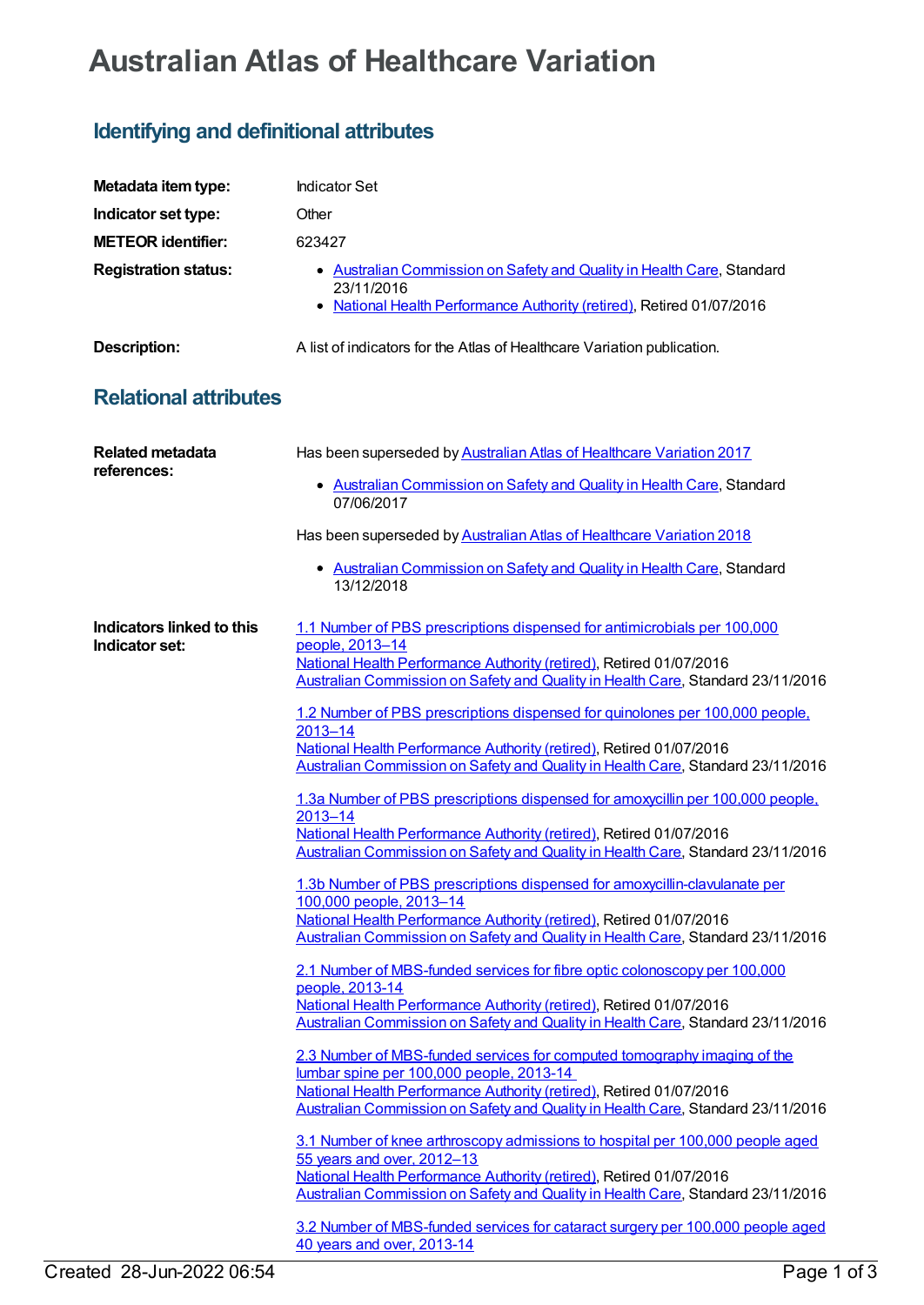National Health [Performance](https://meteor.aihw.gov.au/RegistrationAuthority/8) Authority (retired), Retired 01/07/2016 Australian [Commission](https://meteor.aihw.gov.au/RegistrationAuthority/18) on Safety and Quality in Health Care, Standard 23/11/2016

3.3 Estimated annual number of lumbar spine surgery [admissions](https://meteor.aihw.gov.au/content/611791) to hospital per 100,000 people aged 18 years and over, 2010-11 to 2012-13 National Health [Performance](https://meteor.aihw.gov.au/RegistrationAuthority/8) Authority (retired), Retired 01/07/2016 Australian [Commission](https://meteor.aihw.gov.au/RegistrationAuthority/18) on Safety and Quality in Health Care, Standard 23/11/2016

3.4 Number of radical [prostatectomy](https://meteor.aihw.gov.au/content/611740) admissions to hospital per 100,000 men aged 40 years and over, 2012–13 National Health [Performance](https://meteor.aihw.gov.au/RegistrationAuthority/8) Authority (retired), Retired 01/07/2016 Australian [Commission](https://meteor.aihw.gov.au/RegistrationAuthority/18) on Safety and Quality in Health Care, Standard 23/11/2016

3.5 Number of [hysterectomy](https://meteor.aihw.gov.au/content/612107) and endometrial ablation admissions to hospital per 100,000 women, 2012-13 National Health [Performance](https://meteor.aihw.gov.au/RegistrationAuthority/8) Authority (retired), Retired 01/07/2016 Australian [Commission](https://meteor.aihw.gov.au/RegistrationAuthority/18) on Safety and Quality in Health Care, Standard 23/11/2016

3.6 Number of [tonsillectomy](https://meteor.aihw.gov.au/content/612118) admissions to hospital per 100,000 people aged 17 years and under, 2012-13 National Health [Performance](https://meteor.aihw.gov.au/RegistrationAuthority/8) Authority (retired), Retired 01/07/2016 Australian [Commission](https://meteor.aihw.gov.au/RegistrationAuthority/18) on Safety and Quality in Health Care, Standard 23/11/2016

3.7 Number of [myringotomy](https://meteor.aihw.gov.au/content/612121) admissions to hospital per 100,000 people aged 17 years and under, 2012-13 National Health [Performance](https://meteor.aihw.gov.au/RegistrationAuthority/8) Authority (retired), Retired 01/07/2016 Australian [Commission](https://meteor.aihw.gov.au/RegistrationAuthority/18) on Safety and Quality in Health Care, Standard 23/11/2016

3.8 Number of hip fracture [admissions](https://meteor.aihw.gov.au/content/611724) to hospital per 100,000 people aged 65 years and over, 2012–13 National Health [Performance](https://meteor.aihw.gov.au/RegistrationAuthority/8) Authority (retired), Retired 01/07/2016 Australian [Commission](https://meteor.aihw.gov.au/RegistrationAuthority/18) on Safety and Quality in Health Care, Standard 23/11/2016

3.9 [Average](https://meteor.aihw.gov.au/content/601268) length of stay for hip fracture patients aged 65 years and over, major and large public hospitals, 2012–13 National Health [Performance](https://meteor.aihw.gov.au/RegistrationAuthority/8) Authority (retired), Retired 01/07/2016 Australian [Commission](https://meteor.aihw.gov.au/RegistrationAuthority/18) on Safety and Quality in Health Care, Standard 23/11/2016

4.1 Number of [MBS-funded](https://meteor.aihw.gov.au/content/612063) services for the preparation of mental health treatment plans by general practitioners per 100,000 people, 2013-14 National Health [Performance](https://meteor.aihw.gov.au/RegistrationAuthority/8) Authority (retired), Retired 01/07/2016 Australian [Commission](https://meteor.aihw.gov.au/RegistrationAuthority/18) on Safety and Quality in Health Care, Standard 23/11/2016

4.10 Number of PBS [prescriptions](https://meteor.aihw.gov.au/content/611676) dispensed for ADHD medicines per 100,000 people aged 17 years and under, 2013–14 National Health [Performance](https://meteor.aihw.gov.au/RegistrationAuthority/8) Authority (retired), Retired 01/07/2016 Australian [Commission](https://meteor.aihw.gov.au/RegistrationAuthority/18) on Safety and Quality in Health Care, Standard 23/11/2016

4.2, 4.3, 4.4 Number of PBS prescriptions dispensed for [antidepressant](https://meteor.aihw.gov.au/content/611661) medicines per 100,000 people, 2013–14 National Health [Performance](https://meteor.aihw.gov.au/RegistrationAuthority/8) Authority (retired), Retired 01/07/2016 Australian [Commission](https://meteor.aihw.gov.au/RegistrationAuthority/18) on Safety and Quality in Health Care, Standard 23/11/2016

4.5, 4.6 Number of PBS [prescriptions](https://meteor.aihw.gov.au/content/611674) dispensed for anxiolytic medicines per 100,000 people, 2013–14 National Health [Performance](https://meteor.aihw.gov.au/RegistrationAuthority/8) Authority (retired), Retired 01/07/2016 Australian [Commission](https://meteor.aihw.gov.au/RegistrationAuthority/18) on Safety and Quality in Health Care, Standard 23/11/2016

4.7, 4.8, 4.9 Number of PBS [prescriptions](https://meteor.aihw.gov.au/content/611652) dispensed for antipsychotic medicines per 100,000 people, 2013–14 National Health [Performance](https://meteor.aihw.gov.au/RegistrationAuthority/8) Authority (retired), Retired 01/07/2016 Australian [Commission](https://meteor.aihw.gov.au/RegistrationAuthority/18) on Safety and Quality in Health Care, Standard 23/11/2016

5.1 Number of PBS [prescriptions](https://meteor.aihw.gov.au/content/611687) dispensed for opioid medicines per 100,000 people, 2013–14 National Health [Performance](https://meteor.aihw.gov.au/RegistrationAuthority/8) Authority (retired), Retired 01/07/2016 Australian [Commission](https://meteor.aihw.gov.au/RegistrationAuthority/18) on Safety and Quality in Health Care, Standard 23/11/2016

6.1, 6.2, 6.3 Number of PBS [prescriptions](https://meteor.aihw.gov.au/content/611645) dispensed for asthma medicines per 100,000 people, 2013–14 National Health [Performance](https://meteor.aihw.gov.au/RegistrationAuthority/8) Authority (retired), Retired 01/07/2016